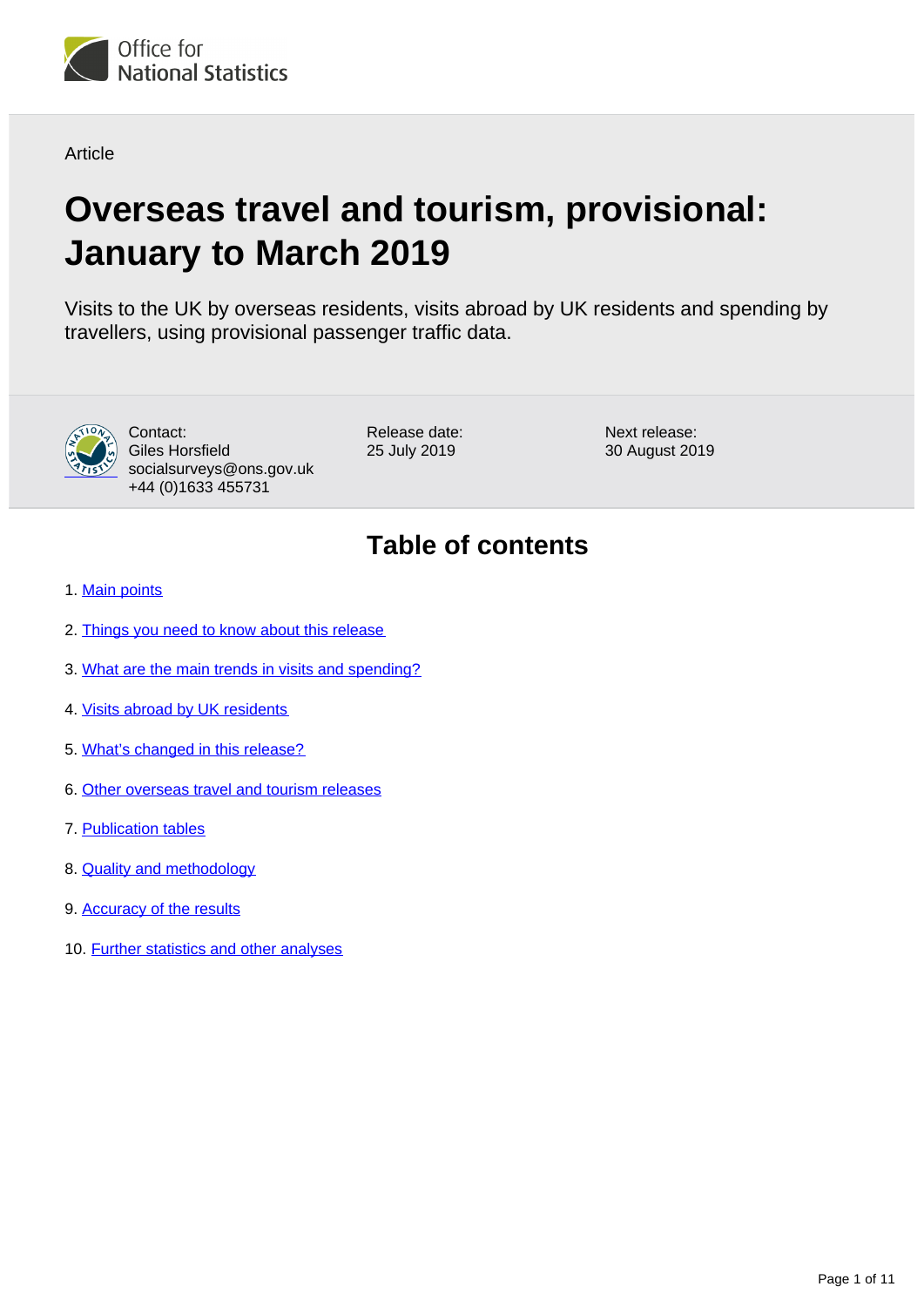## <span id="page-1-0"></span>**1 . Main points**

- Overseas residents made 8.0 million visits to the UK in Quarter 1 (January to March) 2019; this was an increase of 1% compared with Quarter 1 2018.
- Overseas residents spent £4.3 billion on their visits to the UK in Quarter 1 2019; this was 5% less than in Quarter 1 2018.
- UK residents made 13.6 million visits abroad in Quarter 1 2019, which was 2% more than the corresponding period the previous year.
- UK residents spent £8.5 billion on visits abroad in Quarter 1 2019; there was no change when compared with Quarter 1 2018.

### <span id="page-1-1"></span>**2 . Things you need to know about this release**

Overseas travel and tourism quarterly estimates are revised during the processing of the annual dataset. The most up-to-date and accurate estimates for the previous year's published quarters can be found in the latest edition of [Travel trends.](https://www.ons.gov.uk/peoplepopulationandcommunity/leisureandtourism/articles/traveltrends/2018)

This article presents estimates of overseas visits to and from the UK. An overseas visitor means a person who, being permanently resident in a country outside the UK, visits the UK for a period of less than 12 months. UK citizens resident overseas for 12 months or more coming home on leave are included in this category. Visits abroad are visits for a period of less than 12 months by people permanently resident in the UK (who may be of foreign nationality).

The International Passenger Survey (IPS) has recently transferred outputs from data collected on paper forms to an improved method using tablet computers. Tablet data collection was phased in gradually from September 2017 to April 2018. More **background information about the rollout** is available.

The new tablets enable us to improve the quality of IPS data collected, so discontinuities (that is, step changes in the time series) arising from the introduction of tablet data collection in the IPS are possible. We have worked with academic experts and the Office for National Statistics (ONS) Methodology team to produce a method for detecting any such discontinuities.

We have continued to monitor the results as more data have become available. Further analysis using a longer series of data is required to determine whether there are any discontinuities, so some caution is still advised in the interpretation of data in this release.

Further methodological changes are planned to the estimates on international visitors in the IPS. These are weighting adjustments to address concerns about the imbalance (that is, large differences in numbers) in the IPS between the estimates of numbers of visitors arriving and departing for some nationalities. The new method has been developed in consultation with users and methodological experts, and is currently being finalised. The new method will be implemented as soon as possible, and the implementation date will be published in advance. A revised back series will also be published at this time.

The changes in data collection methods and planned methodological changes were described in Travel trends [2017: recent data collection changes and planned methodological changes](https://www.ons.gov.uk/peoplepopulationandcommunity/leisureandtourism/articles/traveltrends2017recentdatacollectionchangesandplannedmethodologicalchanges/2018-07-20) article, published in July 2018.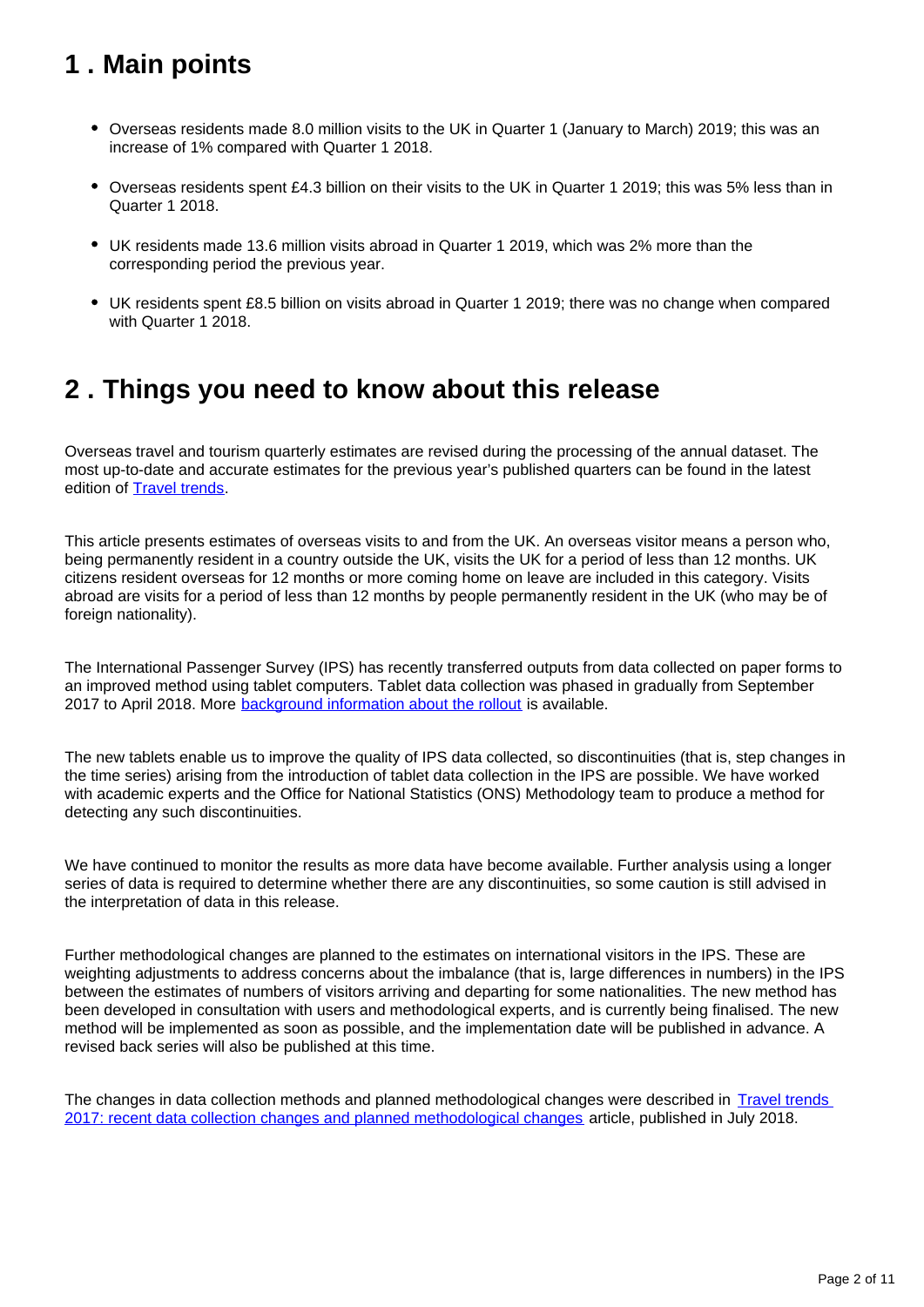Please note that while the imbalance work is unlikely to affect long-term migrants in the IPS, we have committed to exploring whether the survey processes that cause the imbalance in international visitor estimates also impact on long-term migration further. This is part of the ONS Migration Statistics workplan to understand different migration data sources.

Estimates contained in this bulletin are produced from responses provided by international passengers arriving in and departing from the UK, sampled in our [International Passenger Survey](http://www.ons.gov.uk/peoplepopulationandcommunity/leisureandtourism/qmis/internationalpassengersurveyipsqmi) (IPS).

Responses to the survey are scaled up to represent all passengers, using information on total international passenger traffic for the reporting period.

Estimates are based on interviews conducted when passengers end their visit. Any visits commencing in the reported month but not completed until later are not included in estimates for the reported month. The reported spend for visits includes any spending associated (excluding fares) with the visit, which occur before, during or after the trip.

Parts of the bulletin refer to countries visited abroad. It should be noted that if a UK resident visited more than one country on a trip abroad, the country recorded as visited in this publication is the country that was visited for the longest period.

Overseas travel and tourism monthly estimates are revised during the processing of the quarterly dataset and again during the processing of the annual dataset. This bulletin contains provisional overseas travel and tourism estimates to and from the UK for Quarter 1 (January to March) 2019. Revised, final estimates for 2018 were published in **[Travel trends 2018](https://www.ons.gov.uk/peoplepopulationandcommunity/leisureandtourism/articles/traveltrends/2018)** on 24 May 2019.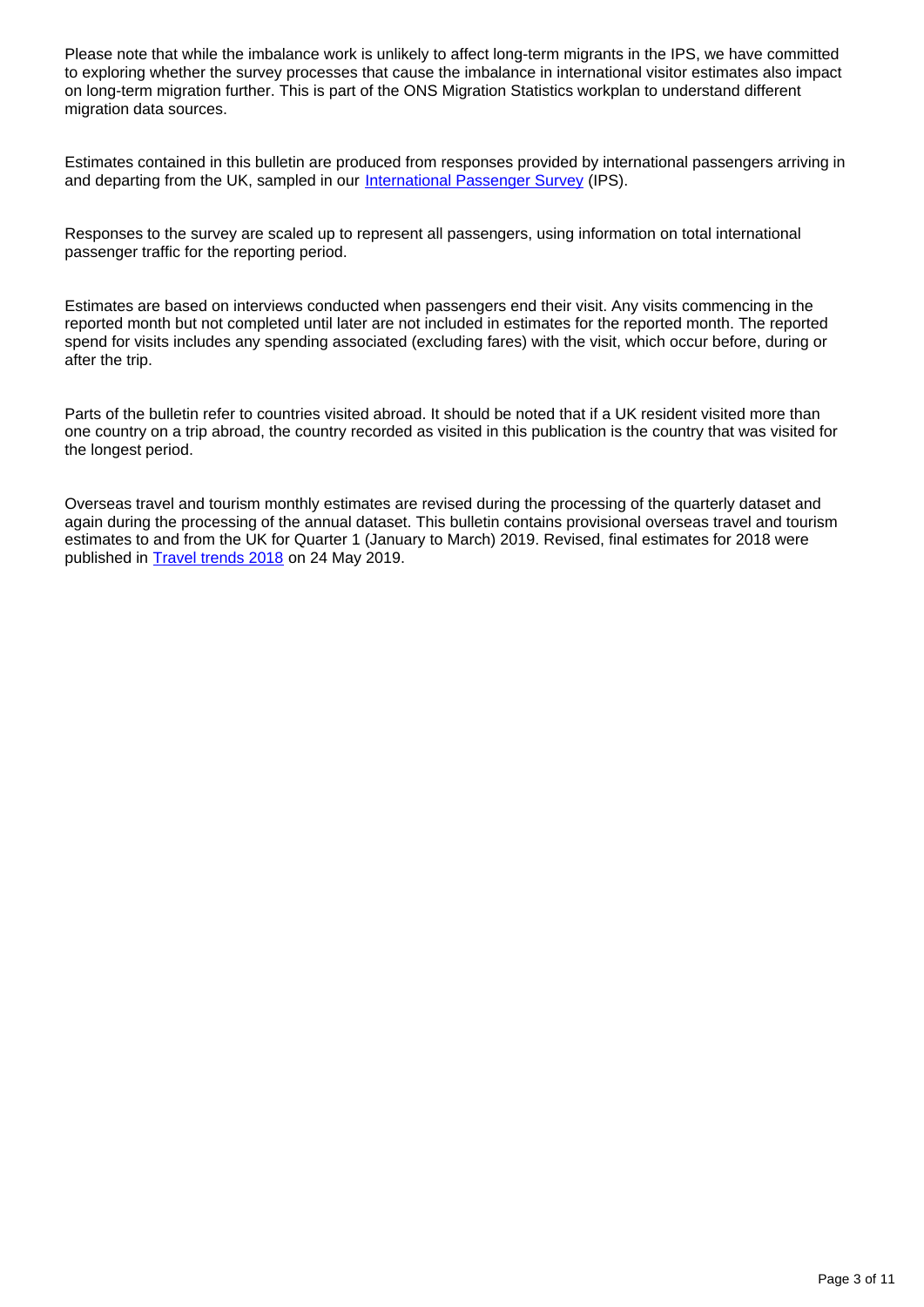## <span id="page-3-0"></span>**3 . What are the main trends in visits and spending?**

An estimated 8.0 million visits to the UK were made in Quarter 1 2019, which was an increase of 1% when compared with the same period in 2018, when there were 7.9 million visits. The number of visits in Quarter 1 2018 was lower than in Quarter 1 2017, when the number of visits was the highest ever recorded by the survey for the first quarter of the year.

#### **Figure 1: Visits to the UK by overseas residents increased by 1% in Quarter 1 2019 compared with the same period a year earlier**

**Quarterly change from a year earlier in visits to the UK from overseas residents Quarter 1 (January to March) 2014 to Quarter 1 2019**

Figure 1: Visits to the UK by overseas residents increased by 1% in Quarter 1 2019 compared with the same period a year earlier

Quarterly change from a year earlier in visits to the UK from overseas residents Quarter 1 (January to March) 2014 to Quarter 1 2019



#### **Source: Office for National Statistics – International Passenger Survey**

#### **Notes:**

1. Q1 stands for Quarter 1 (January to March); Q2 for Quarter 2 (April to June); Q3 for Quarter 3 (July to September); Q4 for Quarter 4 (October to December)

Taking holidays was the most popular reason for visiting the UK in Quarter 1 2019, with 2.7 million visits. This was a 9% increase compared with the Quarter 1 of 2018. Business visits decreased to 2.1 million, 1% fewer than in 2018. Visits to friends and relatives decreased by 3% to 2.5 million.

Different trends were observed from different areas of the world. Visits by European residents increased by 3%, and visits by North American residents increased by 1%. Visits by residents of "other countries" (countries outside of Europe and North America) fell by 7%.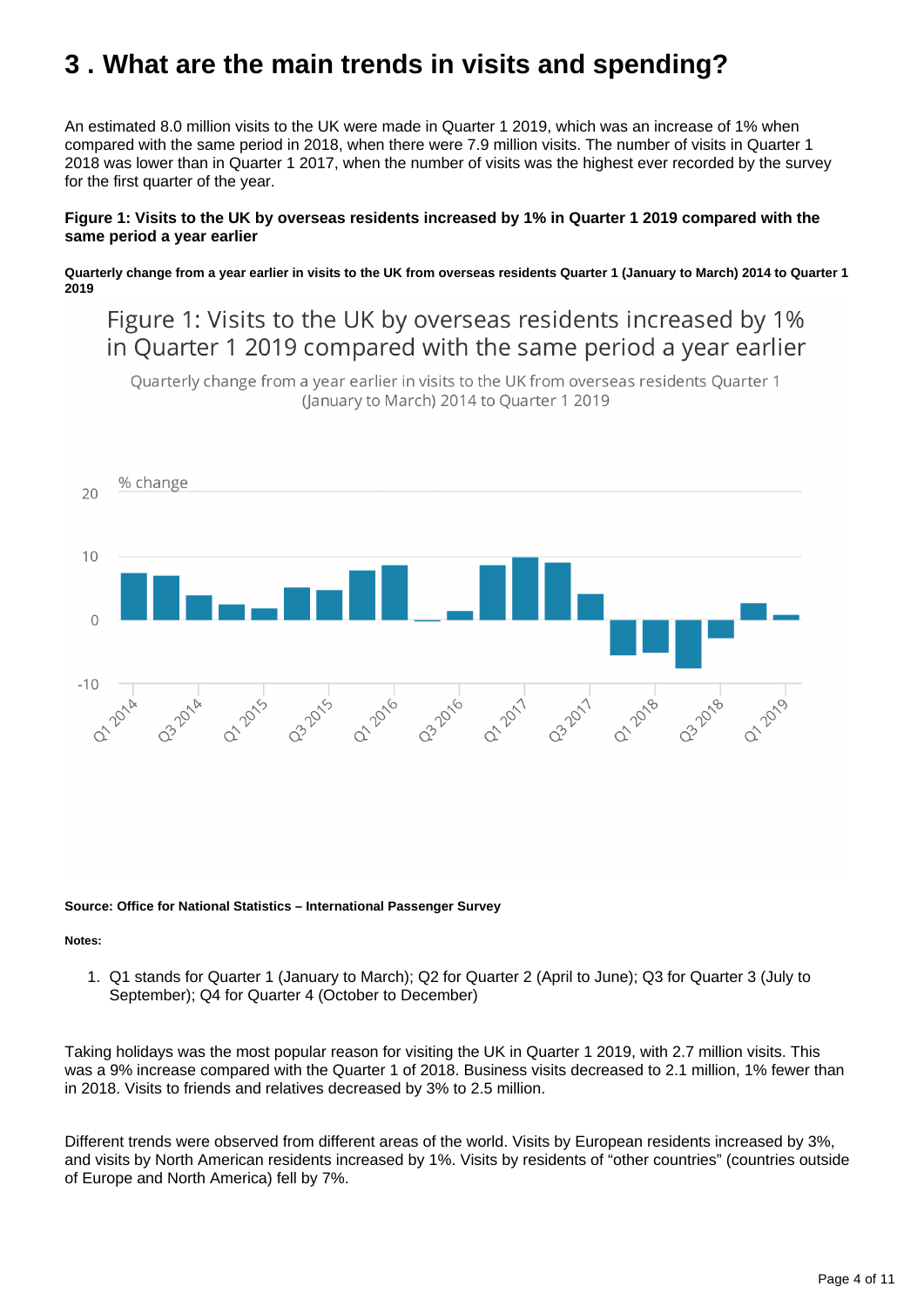Estimated spending in the UK by overseas visitors fell by 5% to £4.3 billion in Quarter 1 2019 when compared with Quarter 1 2018. There was no change in spending by residents of North America, while spending by European residents decreased by 7% to £2.2 billion (2.3 billion in Quarter 1 2018). Spending by residents of "other countries" decreased by 2% to £1.4 billion.

#### **Figure 2: Spending in the UK by overseas residents decreased by 5% in quarter 1 2019 compared with the same period a year earlier**

**Quarterly change from a year earlier in earnings from visits to the UK, Quarter 1 (January to March) 2014 to Quarter 1 2019**

Figure 2: Spending in the UK by overseas residents decreased by 5% in quarter 1 2019 compared with the same period a year earlier

Quarterly change from a year earlier in earnings from visits to the UK, Quarter 1 (January to March) 2014 to Quarter 1 2019



#### **Source: Office for National Statistics – International Passenger Survey**

#### **Notes:**

1. Q1 stands for Quarter 1 (January to March); Q2 for Quarter 2 (April to June); Q3 for Quarter 3 (July to September); Q4 for Quarter 4 (October to December)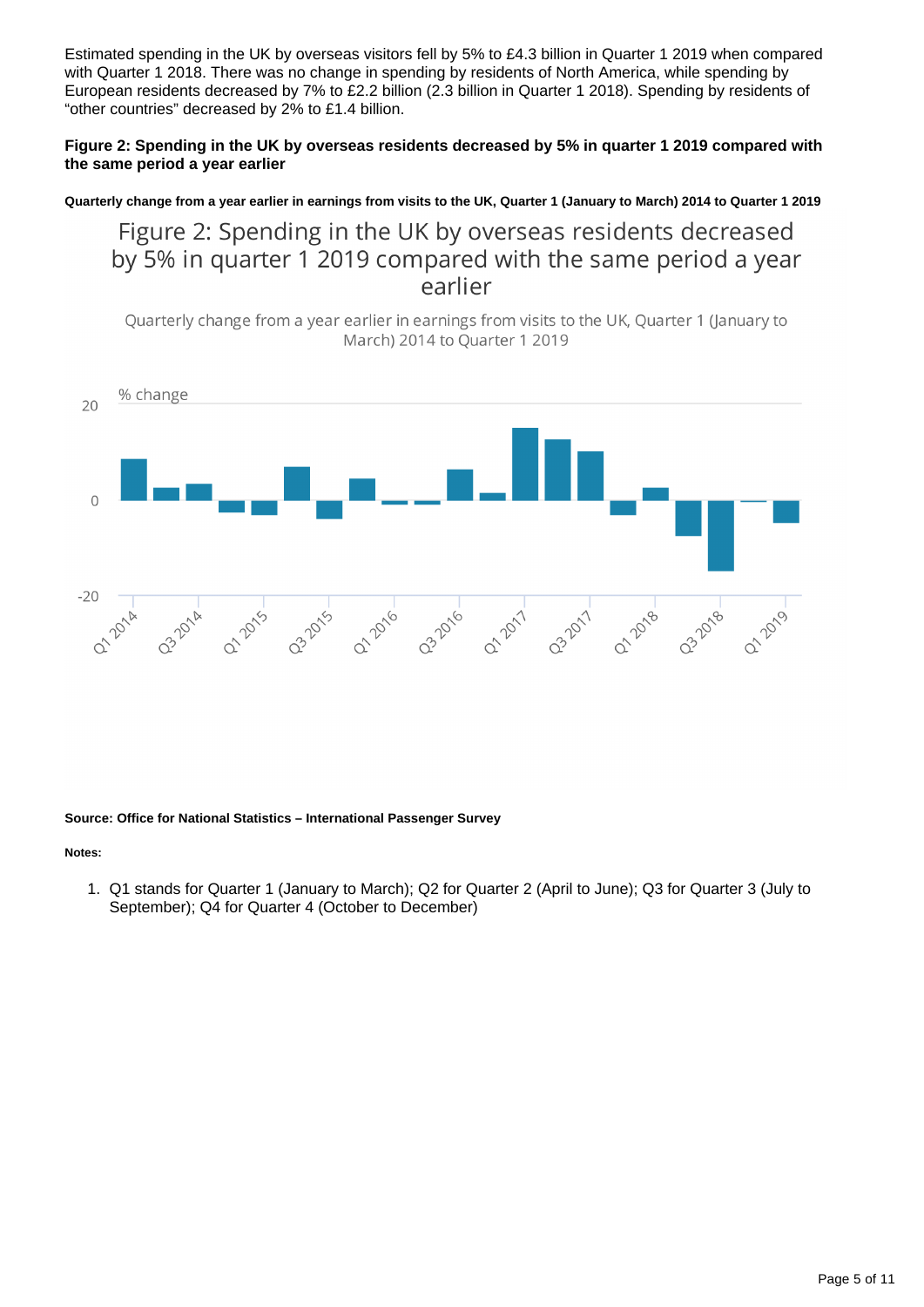## <span id="page-5-0"></span>**4 . Visits abroad by UK residents**

UK residents made 13.6 million visits abroad in Quarter 1 (January to March) 2019, 2% more than the same quarter in 2018. Trends were different for different areas of the world: visits to European countries increased by 4% (10.3 million visits), but there was a 15% decrease in visits to North America (0.6 million visits), and visits to "other countries" decreased by 1% to 2.7 million.

#### **Figure 3: Visits abroad by UK residents increased by 2% in Quarter 1 2019 when compared with the same period in the previous year**

**Quarterly change from a year earlier in visits abroad by UK residents, Quarter 1 (January to March) 2014 to Quarter 1 2019**

### Figure 3: Visits abroad by UK residents increased by 2% in Quarter 1 2019 when compared with the same period in the previous year

Quarterly change from a year earlier in visits abroad by UK residents, Quarter 1 (January to March) 2014 to Quarter 1 2019



#### **Source: Office for National Statistics – International Passenger Survey**

#### **Notes:**

1. Q1 stands for Quarter 1 (January to March); Q2 for Quarter 2 (April to June); Q3 for Quarter 3 (July to September); Q4 for Quarter 4 (October to December)

Holidays continued to be the most common reason for UK residents' visits abroad. In Quarter 1 2019, there were 7.6 million holidays visits, this was similar to the same quarter a year previously. Business visits decreased by 8% to 1.5 million and visits to friends or relatives increased by 10% to 4.2 million. The number of visits for miscellaneous reasons decreased by 6%.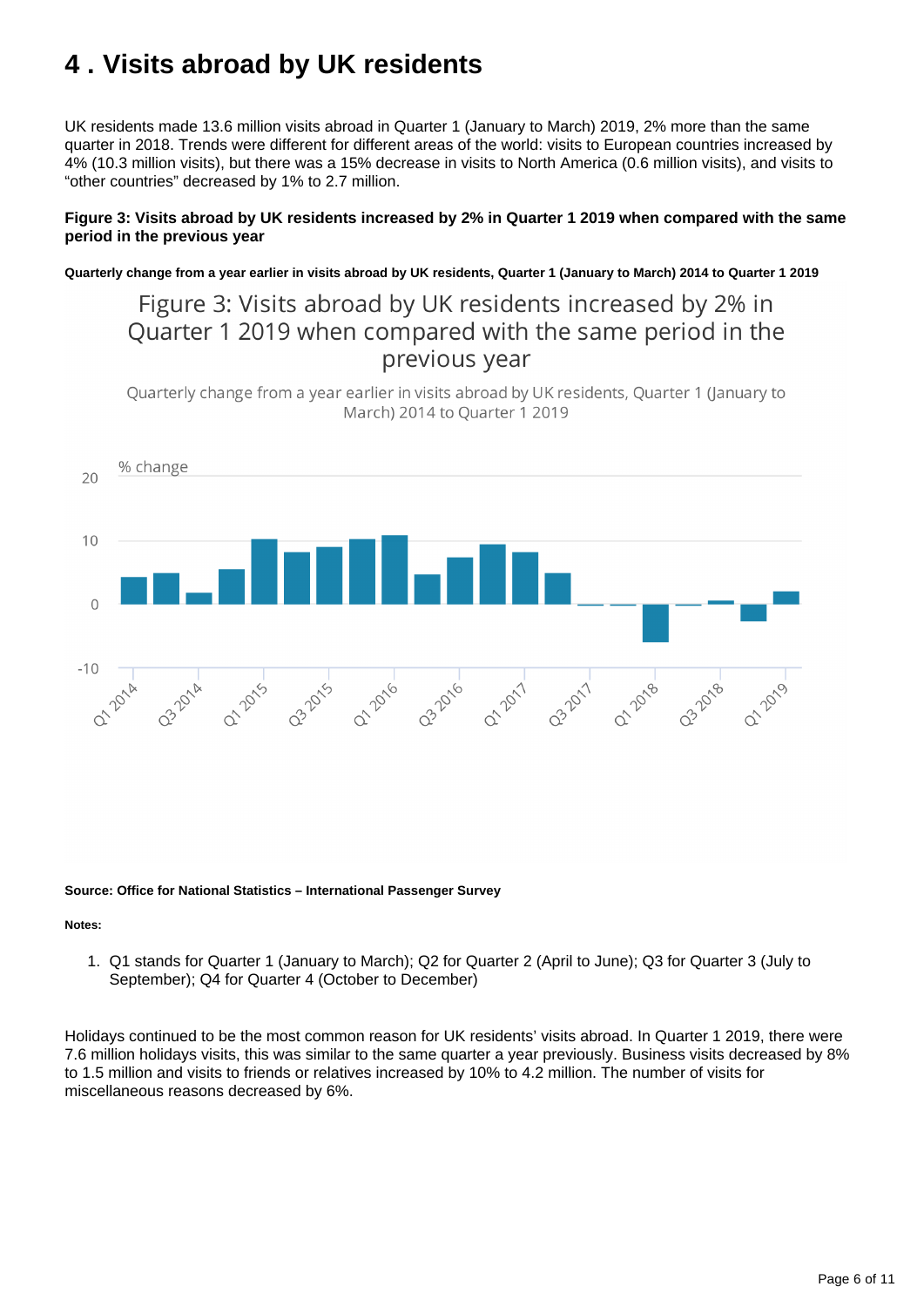UK residents spent £8.5 billion during visits abroad in Quarter 1 2019, this was the same as the same period in 2018. Expenditure in Europe rose by 1%, and expenditure in "other countries" increased by 3%, while spending in North America decreased by 14%.

#### **Figure 4: UK spending abroad was unchanged when compared with the same period in 2018**

**Quarterly change from a year earlier in expenditure from UK residents visits abroad, Quarter 1 (January to March) 2014 to Quarter 1 2019**

### Figure 4: UK spending abroad was unchanged when compared with the same period in 2018

Quarterly change from a year earlier in expenditure from UK residents visits abroad, Quarter 1 (January to March) 2014 to Ouarter 1 2019



#### **Source: Office for National Statistics – International Passenger Survey**

#### **Notes:**

1. Q1 stands for Quarter 1 (January to March); Q2 for Quarter 2 (April to June); Q3 for Quarter 3 (July to September); Q4 for Quarter 4 (October to December)

## <span id="page-6-0"></span>**5 . What's changed in this release?**

In September 2017, the Office for National Statistics (ONS) implemented a seven-month programme to phase out our paper-based data collection on the International Passenger Survey (IPS) and phase in a new tablet-based approach. Data collection by tablet offers significant advantages, including improved efficiency through reduced manual data entry, improved translations into different languages, and easier survey updates due to greater flexibility. There is evidence that respondents relate better to the "one-question-per-screen" layout of the tablet, where they can see the questions in writing more easily themselves.

Rollout of tablet data collection started in September 2017 and was completed in April 2018 when Heathrow Airport moved to tablets. Since April 2018 data collection has been conducted entirely on tablets. See the section Things you need to know about this release for consideration of possible discontinuities in outputs arising from the introduction of tablet data collection.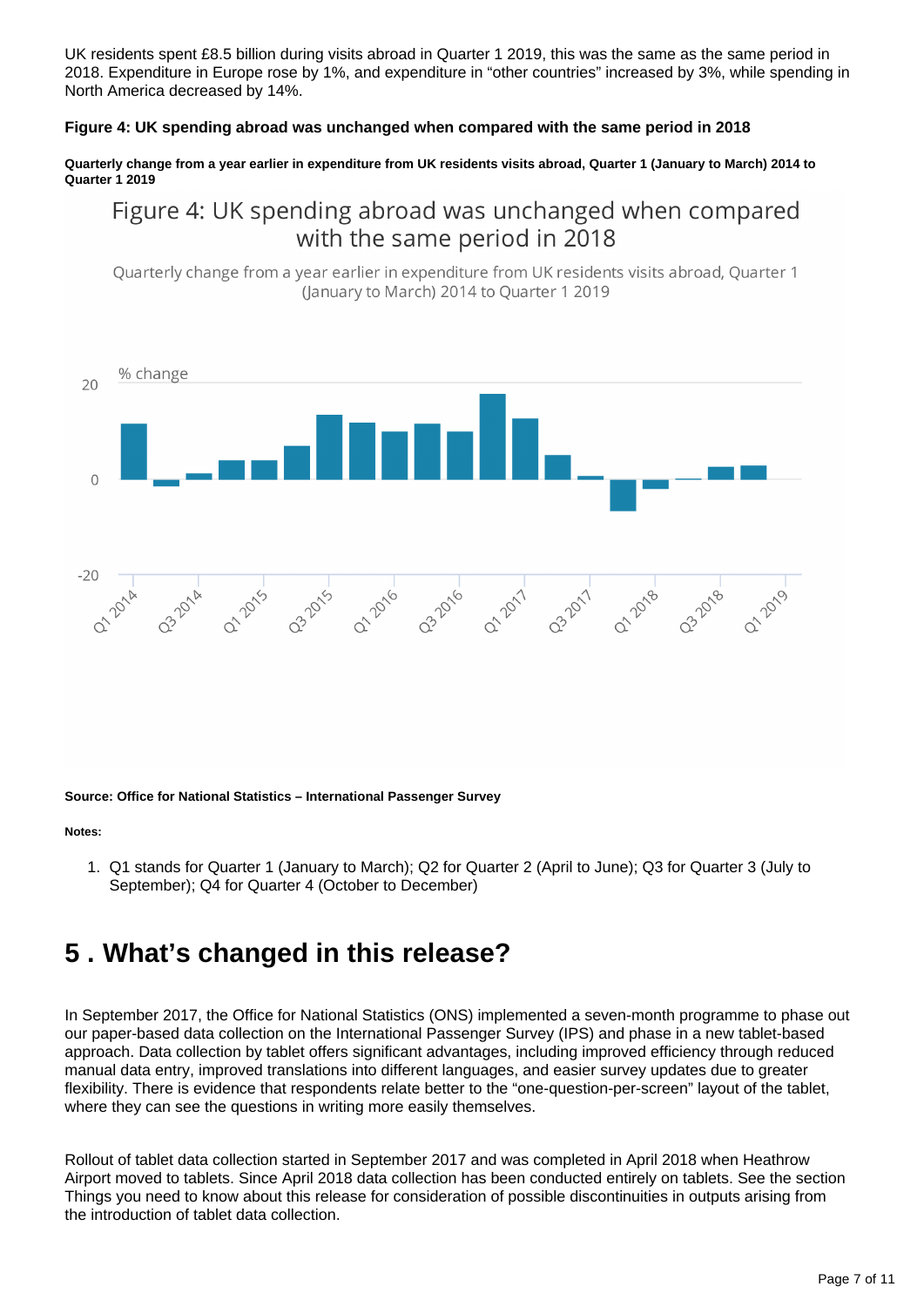### <span id="page-7-0"></span>**6 . Other overseas travel and tourism releases**

Further analysis of overseas travel and tourism trends are provided in the publications:

- [Monthly overseas travel and tourism](https://www.ons.gov.uk/peoplepopulationandcommunity/leisureandtourism/bulletins/overseastravelandtourism/previousReleases): the latest release was published on 26 June 2019; the date of the next release will be announced shortly.
- **[Travel trends:](https://www.ons.gov.uk/peoplepopulationandcommunity/leisureandtourism/articles/traveltrends/2018)** provides more detailed analysis of visits and spending, including analysis by demographics, towns in the UK visited and countries visited by residents or different parts of the UK; the latest release was published 24 May 2019; the next release will be published in May 2020.
- [Travelpac:](https://www.ons.gov.uk/peoplepopulationandcommunity/leisureandtourism/datasets/travelpac) a dataset that allows you to conduct your own analysis of quarterly and annual data on important variables; the latest release was published 25 July 2019.

Note that estimates are subject to revision between the monthly statistical bulletin and the quarterly publication, and again when Travel trends is published. Revisions result from more accurate passenger figures being made available. More information about the International Passenger Survey (IPS) revisions policy is available in the IPS [Quality and Methodology Information](https://www.ons.gov.uk/peoplepopulationandcommunity/leisureandtourism/qmis/internationalpassengersurveyipsqmi).

Note that, although data by the International Passenger Survey (IPS) also feeds into the calculation of migration statistics, the Overseas travel and tourism publications do not provide any information relating to International migration.

## <span id="page-7-1"></span>**7 . Publication tables**

### **Notes to tables**

Table 6: Nights spent abroad by UK residents includes cruises allocated to "other areas".

The following tables have been removed from the quarterly publication from Quarter 2 2016:

- Tables 17 and 18: Number of overseas visits to the UK by country of residence and mode of travel
- Tables 26 and 27: Number of visits abroad by UK residents by country visited and mode of travel

## <span id="page-7-2"></span>**8 . Quality and methodology**

The [IPS Quality and Methodology Information](https://www.ons.gov.uk/peoplepopulationandcommunity/leisureandtourism/qmis/internationalpassengersurveyipsqmi) report contains important information on:

- the strengths and limitations of the data and how it compares with related data
- uses and users of the data
- how the output was created
- the quality of the output including the accuracy of the data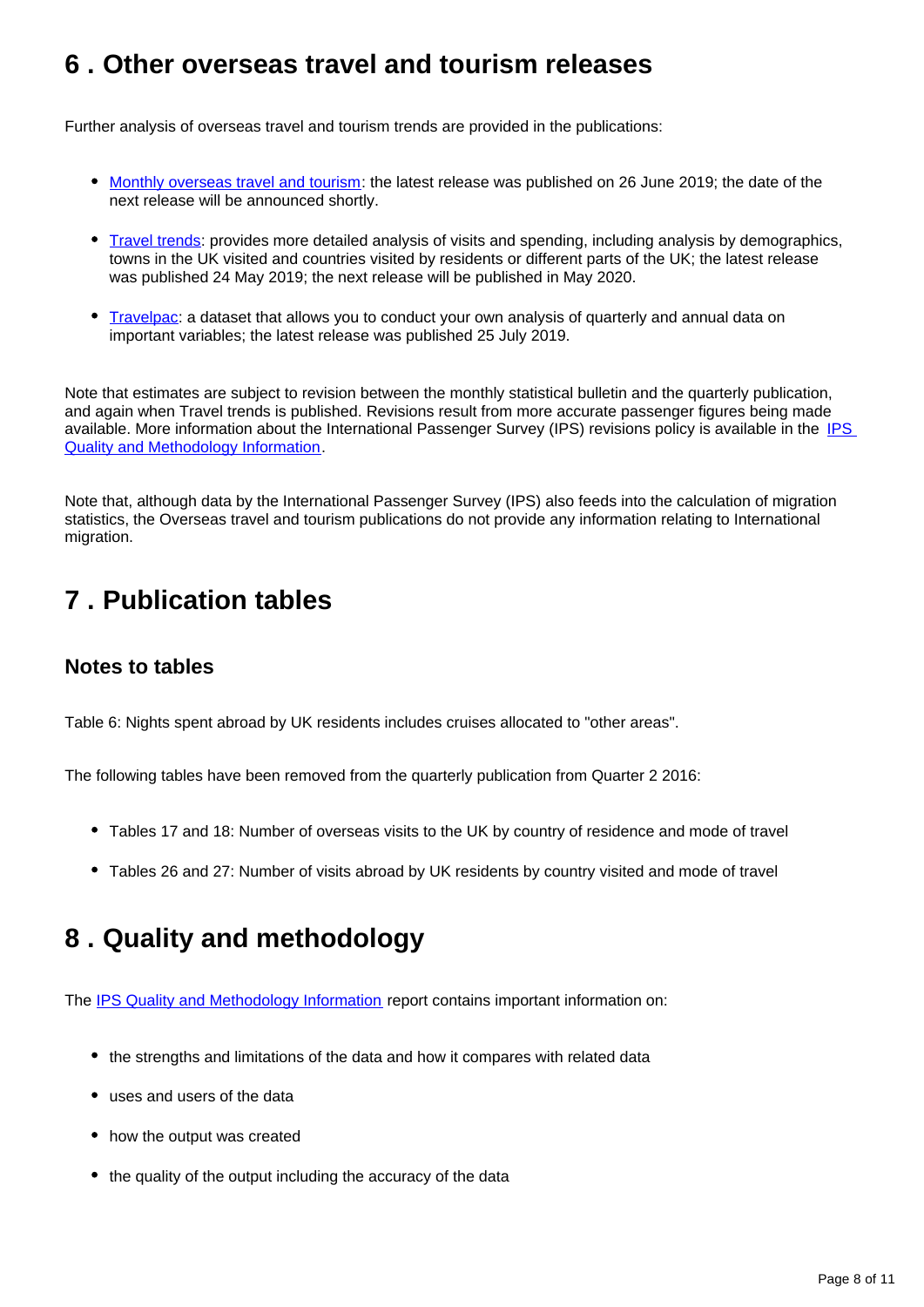It also outlines definitions and sample methodology.

## <span id="page-8-0"></span>**9 . Accuracy of the results**

This section describes how revisions are carried out in the standard production cycle of the survey. Additional potential revisions, to be made on a one-off basis, are described in Things you need to know about this release.

Figures for the most recent quarter are provisional and subject to revision in light of additional passenger data obtained at the end of each year.

International Passenger Survey (IPS) quarterly estimates are revised in line with the IPS revisions policy. The revisions policy is available in [IPS Quality and Methodology Information](https://www.ons.gov.uk/peoplepopulationandcommunity/leisureandtourism/qmis/internationalpassengersurveyipsqmi) to help users understand the cycle and frequency of data revisions. Users of this report are strongly advised to read the policy before using this data for research or policy related purposes.

Planned revisions usually arise from either the receipt of revised passenger traffic data or the correction of errors to existing data identified later in the annual processing cycle. Those of significant magnitude will be highlighted and explained.

Revisions to published quarterly IPS estimates can be expected in the publication of the annual overseas travel and tourism report ([Travel trends](https://www.ons.gov.uk/peoplepopulationandcommunity/leisureandtourism/articles/traveltrends/2018)).

All other revisions will be regarded as unplanned and will be dealt with by non-standard releases. All revisions will be released in compliance with the same principles as other new information. Please refer to our Guide to [statistical revisions](https://www.ons.gov.uk/methodology/methodologytopicsandstatisticalconcepts/revisions).

The main series are seasonally adjusted. This helps interpretation by identifying seasonal patterns and calendar effects and removing them from the unadjusted data. The resulting figures give a more accurate indication of underlying movements in the series.

The estimates produced from the IPS are subject to sampling errors that result because not every traveller to or from the UK is interviewed on the survey. Sampling errors are determined both by the sample design and by the sample size; generally speaking, the larger the sample supporting a particular estimate, the proportionately smaller is its sampling error. The survey sample size is approximately 70,000 per quarter.

Table 1 shows the 95% confidence intervals for the main quarterly estimates of the total number of visits, nights and expenditure for both overseas residents visiting the UK and UK residents going abroad. These represent the interval in which there is a 19 out of 20 chance that the true figure (had all travellers been surveyed) would lie.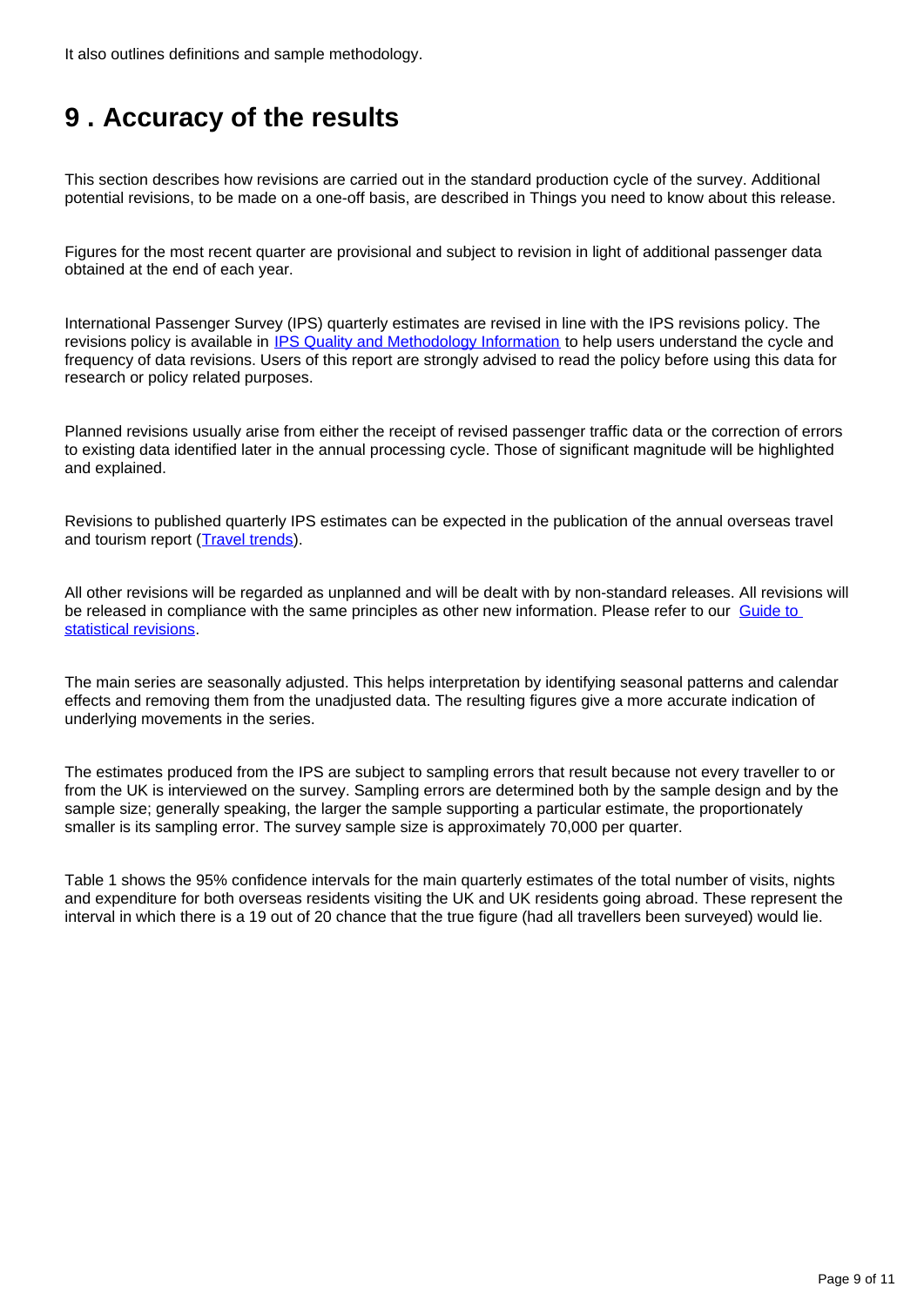If, for example, the relative 95% confidence interval relating to an estimate of 10,000 was 5.0%, there would be a 19 out of 20 chance that the true figure (if all travellers had been surveyed) would lie in the range 9,500 to 10,500.

Table 1: Sampling errors, Quarter 1 (January to March) 2019 Confidence Intervals relating to Overseas Travel and Tourism estimates, Q1 2019

#### **Estimate Confidence Interval Relative 95% (+/- % the estimate)**

| Overseas visitors to the UK      | 7.957  | 7.6% |
|----------------------------------|--------|------|
| Number of visits ('000s)         | 4.262  | 7.6% |
| Total earnings (£million)        | 47.685 | 9.5% |
| Number of visitor nights ('000s) |        |      |

| UK residents going abroad        | 13.568       | 5.3% |
|----------------------------------|--------------|------|
| Number of visits ('000s)         | 8.536        | 7.6% |
| Total expenditure (£million)     | 136,074 8.3% |      |
| Number of visitor nights ('000s) |              |      |

Source: Office for National Statistics – International Passenger Survey

Sampling errors relating to visits, nights and expenditure across regions of the world and purpose groups, together with countries visited or visits from and region of the UK visited are provided within the [Confidence](https://www.ons.gov.uk/peoplepopulationandcommunity/leisureandtourism/datasets/quarterlyoverseastravelandtourismconfidenceintervals)  [intervals, Quarter 1 2019 tables](https://www.ons.gov.uk/peoplepopulationandcommunity/leisureandtourism/datasets/quarterlyoverseastravelandtourismconfidenceintervals).

Further guidance for readers about quality can be found in [Overseas travel and tourism estimates \(PDF 404.84](http://webarchive.nationalarchives.gov.uk/20160105160709/http://www.ons.gov.uk/ons/guide-method/method-quality/specific/travel-and-transport-methodology/international-passenger-survey-methodology/international-passenger-survey-quality-information-in-relation-to-ott-estimates.pdf)) [KB\).](http://webarchive.nationalarchives.gov.uk/20160105160709/http://www.ons.gov.uk/ons/guide-method/method-quality/specific/travel-and-transport-methodology/international-passenger-survey-methodology/international-passenger-survey-quality-information-in-relation-to-ott-estimates.pdf)

One indication of the reliability of the key indicators in this release can be obtained by monitoring the size of revisions. The [monthly statistical bulletin](https://www.ons.gov.uk/peoplepopulationandcommunity/leisureandtourism/bulletins/overseastravelandtourism/previousReleases) provides information about the size and pattern of revisions to the quarterly IPS data which have occurred over the last five years to the following main seasonally adjusted estimates:

- the number of visits by overseas residents to the UK (GMAT)
- the number of visits abroad by UK residents (GMAX)
- earnings made from overseas residents in the UK (GMAZ)
- expenditure abroad by UK residents (GMBB)

Additional spreadsheets giving details of how the revisions have affected the provisional monthly and quarterly estimates are available in the data section of the [monthly statistical bulletin](https://www.ons.gov.uk/peoplepopulationandcommunity/leisureandtourism/bulletins/overseastravelandtourism/previousReleases).

### <span id="page-9-0"></span>**10 . Further statistics and other analyses**

### **IPS data files**

International Passenger Survey (IPS) data for the years 1993 onwards are available online. Travelpac is a free and simple to use dataset for those wishing to make further analyses of IPS data. It contains files provided in Excel and SPSS formats. More details can be found at [Travelpac, Quarter 1 2019](https://www.ons.gov.uk/peoplepopulationandcommunity/leisureandtourism/datasets/travelpac).